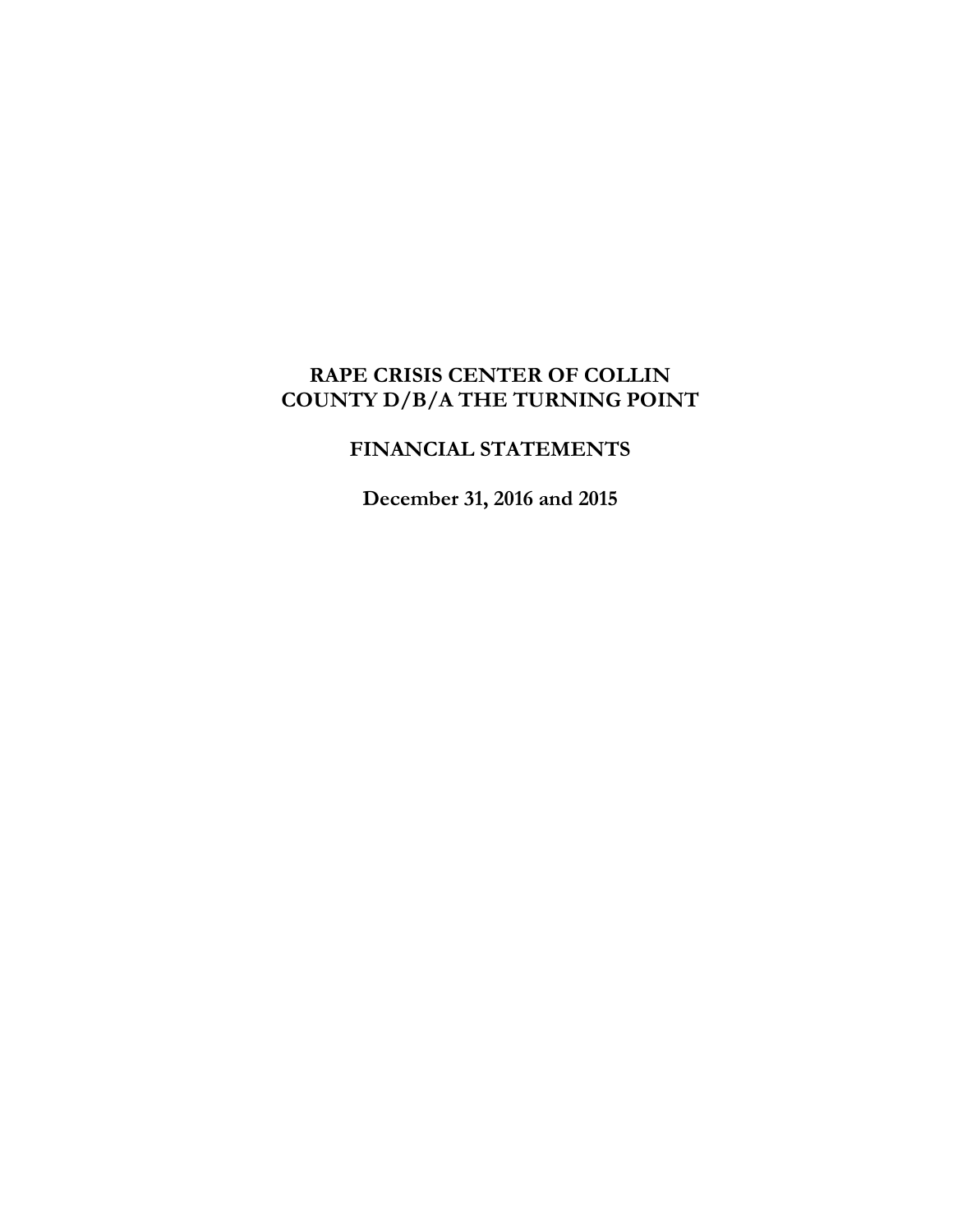# **RAPE CRISIS CENTER OF COLLIN COUNTY D/B/A THE TURNING POINT FINANCIAL STATEMENTS**

# **TABLE OF CONTENTS**

PAGE(S)

| Independent Auditor's Report                                            | $1 - 2$  |
|-------------------------------------------------------------------------|----------|
| Statements of Financial Position December 31, 2016 and 2015             | 3        |
| Statement of Activities for the Year Ended December 31, 2016            | 4        |
| Statement of Activities for the Year Ended December 31, 2015            | 5        |
| Statements of Cash Flows for the Years Ended December 31, 2016 and 2015 | 6        |
| Statement of Functional Expenses for the Year Ended December 31, 2016   | 7        |
| Statement of Functional Expenses for the Year Ended December 31, 2015   | 8        |
| Notes to the Financial Statements                                       | $9 - 15$ |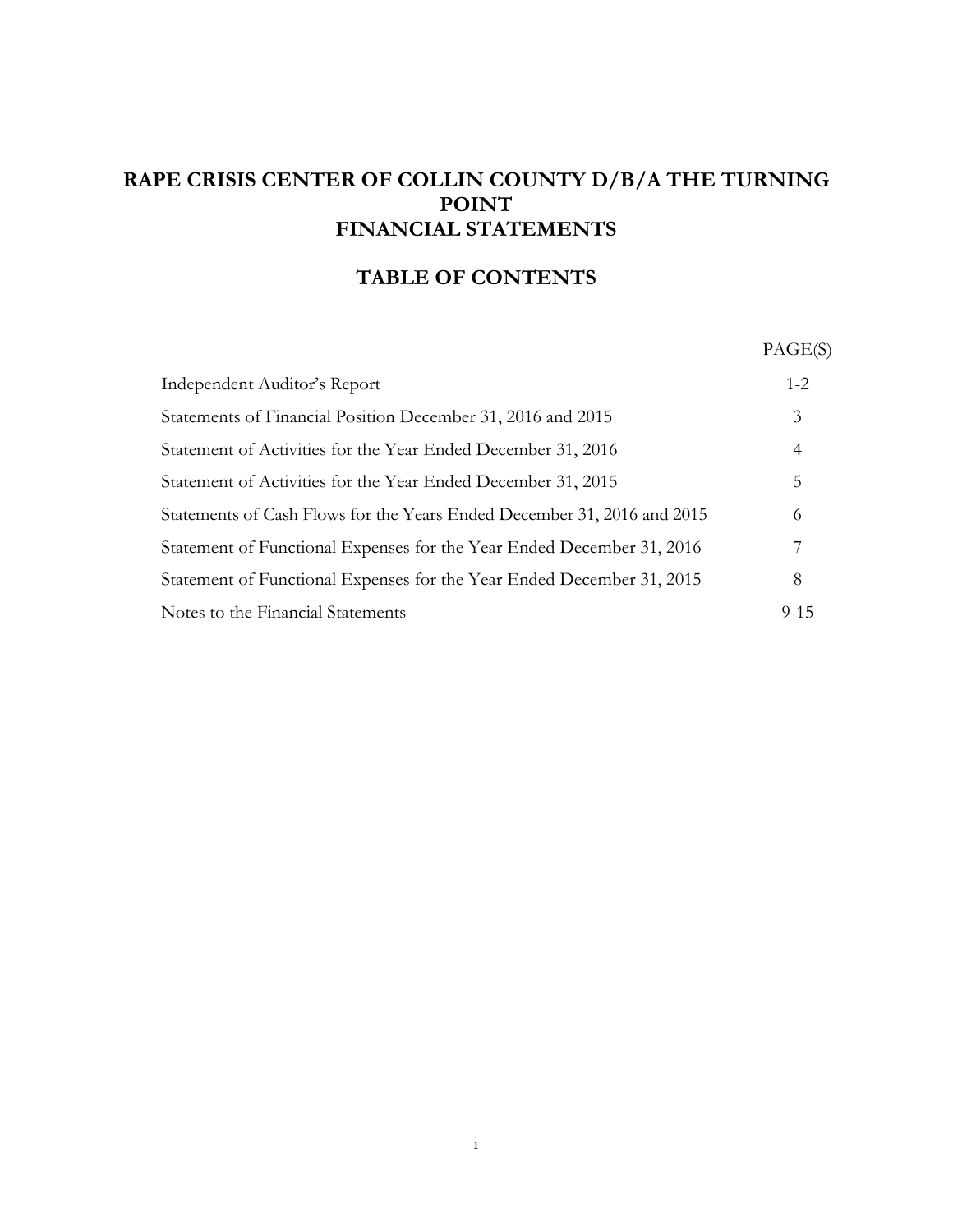*Frank W Bonn, CPA, PLLC*

Certified Public Accountant 6220 Colleyville Blvd., Suite A Colleyville, Texas 76034

Tel 817-442-0975 Member Texas Society<br>
Cell 214-551-0500 of Certified Public Account of Certified Public Accountants

#### **INDEPENDENT AUDITOR'S REPORT**

To the Board of Directors and Management of Rape Crisis Center of Collin County, d/b/a The Turning Point Plano, Texas

We have audited the accompanying financial statements of Rape Crisis Center of Collin County, d/b/a The Turning Point (a nonprofit organization), which comprise the statements of financial position as of December 31, 2016 and 2015, and the related statements of activities, cash flows and functional expenses for the years then ended, and the related notes to the financial statements.

Management is responsible for the preparation and fair presentation of these financial statements in accordance with accounting principles generally accepted in the United States of America; this includes the design, implementation, and maintenance of internal control relevant to the preparation and fair presentation of financial statements that are free from material misstatement, whether due to fraud or error.

Our responsibility is to express an opinion on these financial statements based on our audits. We conducted our audits in accordance with auditing standards generally accepted in the United States of America. Those standards require that we plan and perform the audit to obtain reasonable assurance about whether the financial statements are free from material misstatement.

An audit involves performing procedures to obtain audit evidence about the amounts and disclosures in the financial statements. The procedures selected depend on the auditor's judgment, including the assessment of the risks of material misstatement of the financial statements, whether due to fraud or error. In making those risk assessments, the auditor considers internal control relevant to the entity's preparation and fair presentation of the financial statements in order to design audit procedures that are appropriate in the circumstances, but not for the purpose of expressing an opinion on the effectiveness of the entity's internal control. Accordingly, we express no such opinion. An audit also includes evaluating the appropriateness of accounting policies used and the reasonableness of significant accounting estimates made by management, as well as evaluating the overall presentation of the financial statements.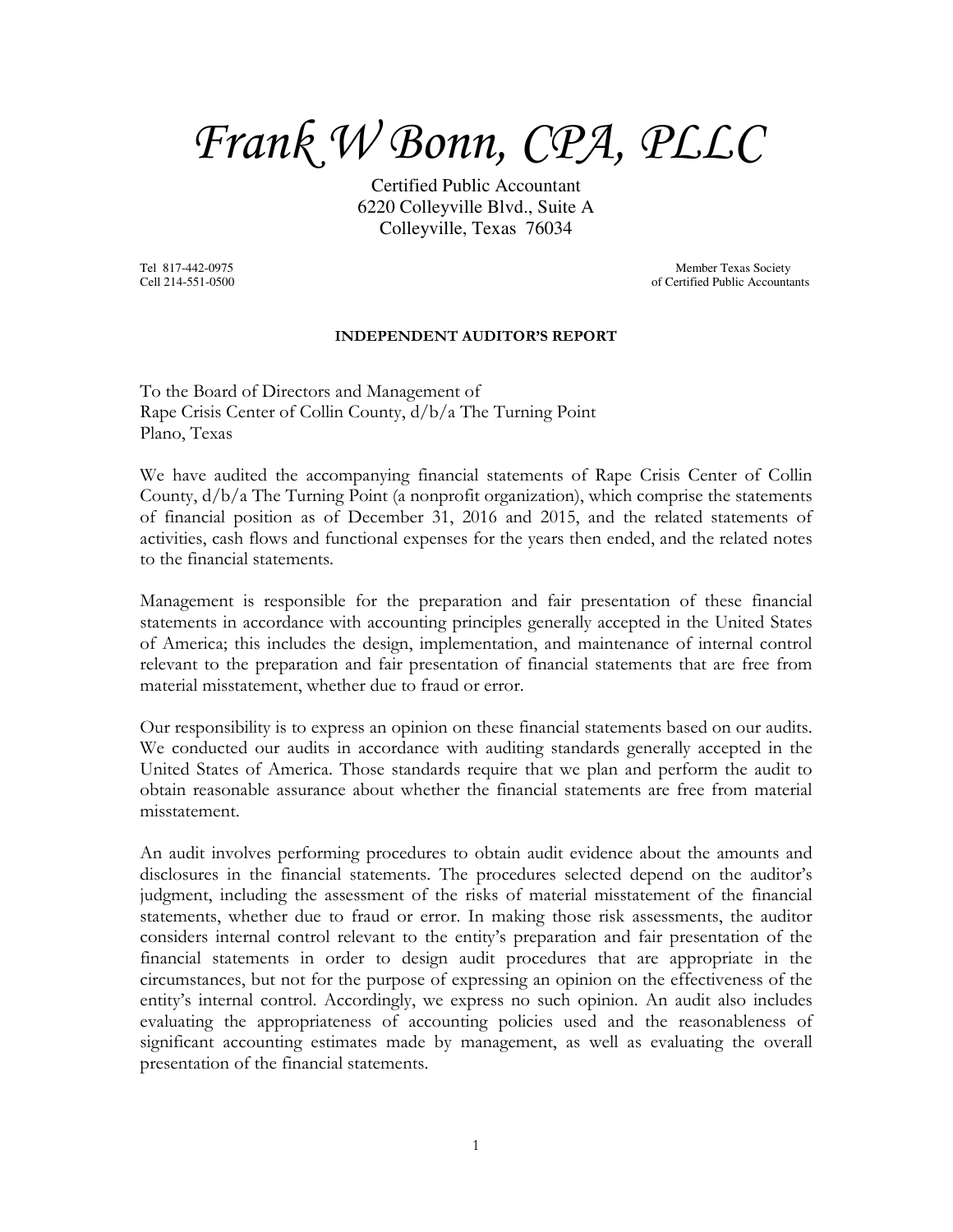We believe that the audit evidence we have obtained is sufficient and appropriate to provide a basis for our audit opinion.

In our opinion, the financial statements referred to above present fairly, in all material respects, the financial position of Rape Crisis Center of Collin County, d/b/a The Turning Point as of December 31, 2016 and 2015, and the changes in its net assets and its cash flows for the years then ended in accordance with accounting principles generally accepted in the United States of America.

Fruk W. Sounder PLLC

Frank W Bonn, CPA, PLLC Colleyville, Texas

May 11, 2017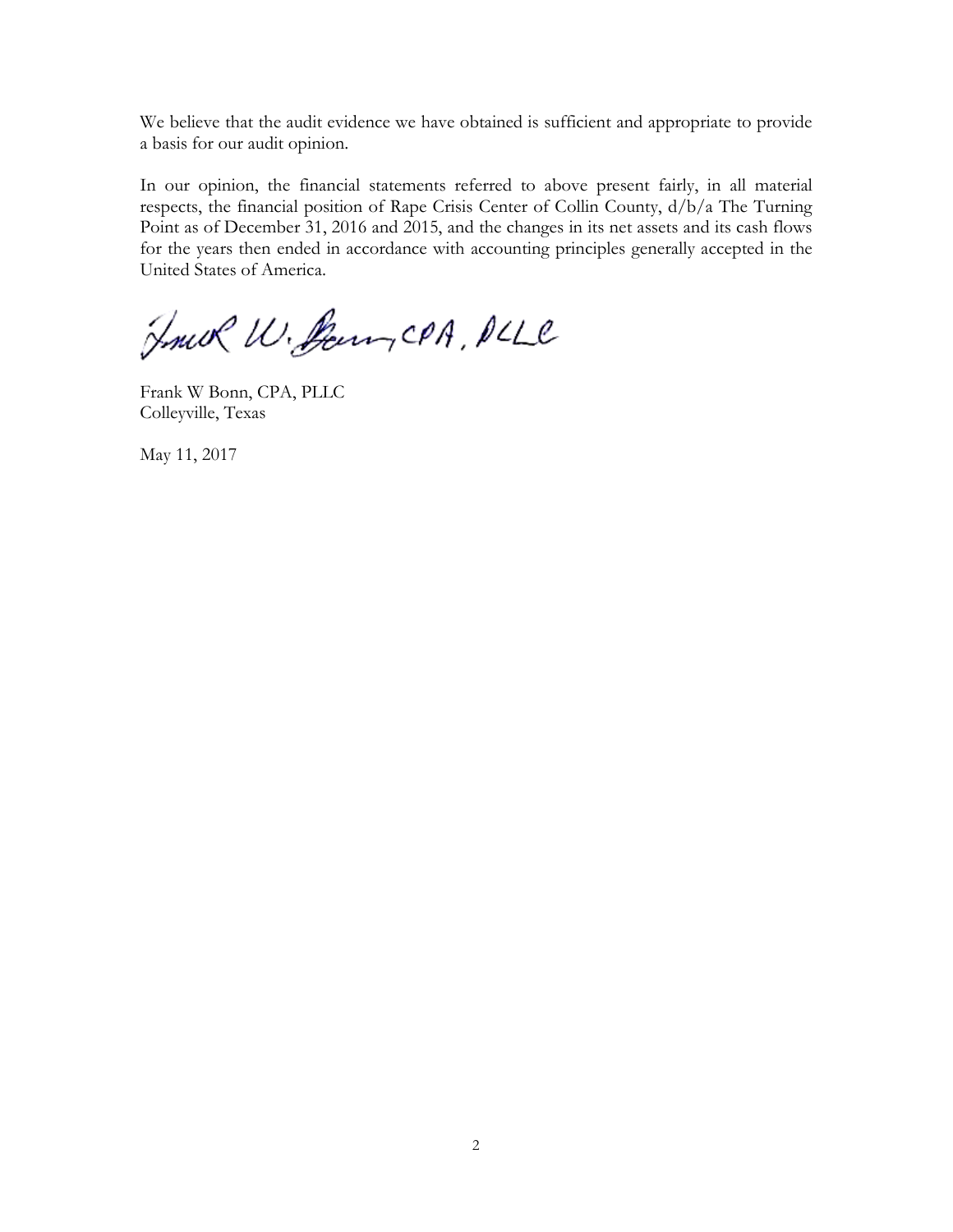# **RAPE CRISIS CENTER OF COLLIN COUNTY d/b/a THE TURNING POINT Statements of Financial Position As of December 31, 2016 and 2015**

#### **ASSETS**

|                                                  | 2016             | 2015      |
|--------------------------------------------------|------------------|-----------|
| <b>Current Assets</b>                            |                  |           |
| Cash and Cash Equivalents-Unrestricted           | \$<br>59,164 \$  | 49,593    |
| Cash and Cash Equivalents-Temporarily Restricted |                  |           |
| <b>Grants Receivable</b>                         | 66,965           | 46,071    |
| Prepaids and Other Current Assets                |                  | 1,794     |
| <b>Total Current Assets</b>                      | 126,129          | 97,458    |
| Property and Equipment                           |                  |           |
| Land and Building                                | 678,581          | 678,581   |
| Equipment                                        | 26,941           | 26,941    |
| Less: Accumulated Depreciation                   | (70,201)         | (55, 781) |
| Total Property and Equipment                     | 635,321          | 649,741   |
| <b>TOTAL ASSETS</b>                              | \$<br>761,450 \$ | 747,199   |
| <b>LIABILITIES AND NET ASSETS</b>                |                  |           |
| <b>Current Liabilities</b>                       |                  |           |
| Note Payable-Current Portion                     | 19,954           | 18,895    |
| Accrued Expenses                                 | 858              | 25        |
| Deferred Revenue                                 |                  | 15,000    |
| <b>Total Current Liabilities</b>                 | 20,812           | 33,920    |
| Long-Term Liabilities                            |                  |           |
| Note Payable, Less Current Portion               | 503,962          | 524,189   |
| Total Long-Term Liabilities                      | 503,962          | 524,189   |
| <b>Net Assets</b>                                |                  |           |
| Unrestricted                                     | 236,676          | 189,090   |
| Temporarily Restricted                           |                  |           |
| Permanently Restricted                           |                  |           |
| <b>Total Net Assets</b>                          | 236,676          | 189,090   |
| TOTAL LIABILITIES AND NET ASSETS                 | \$<br>761,450 \$ | 747,199   |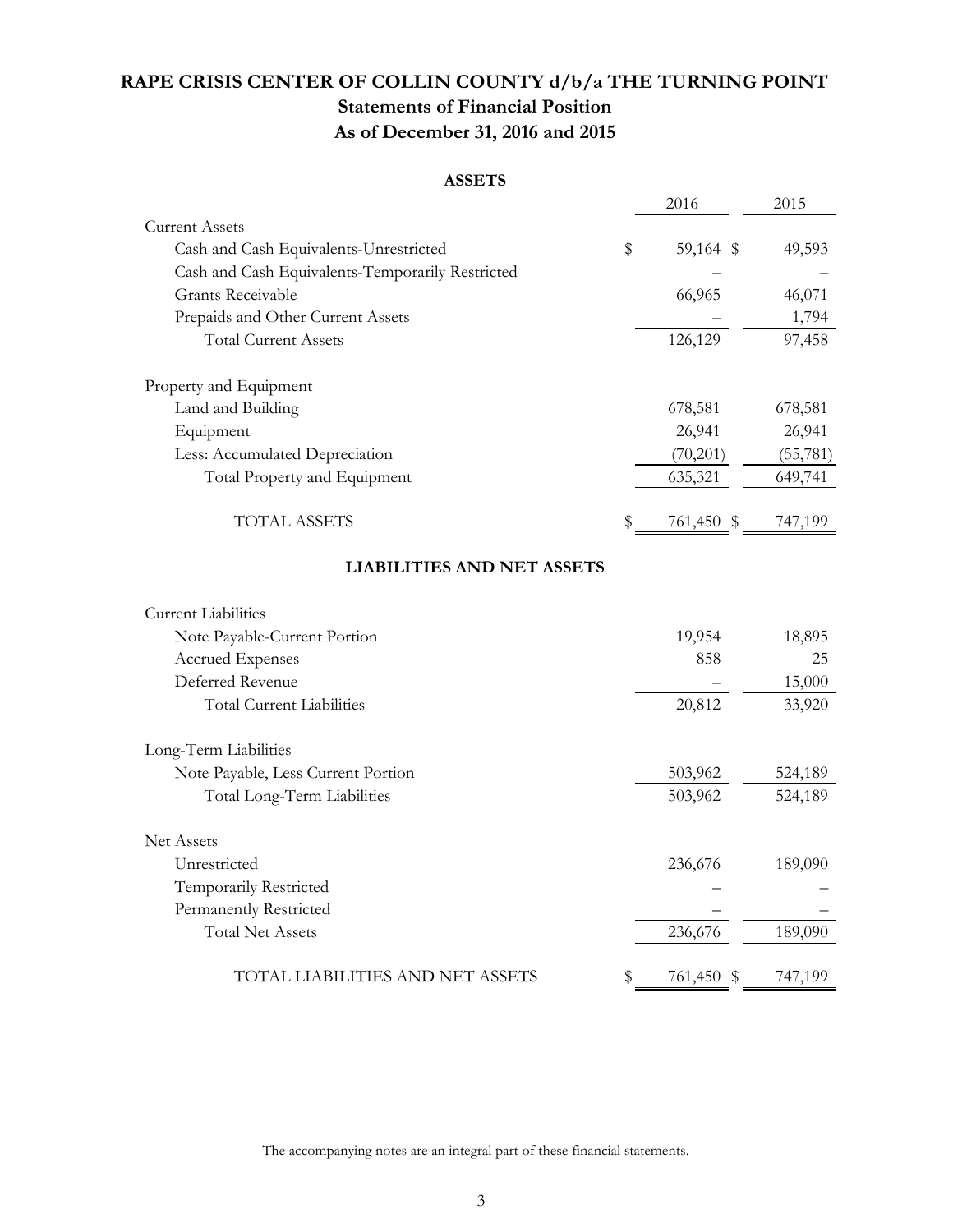# **RAPE CRISIS CENTER OF COLLIN COUNTY d/b/a THE TURNING POINT Statement of Activities For the Year Ended December 31, 2016**

|                                       |        |              | Temporarily | Permanently |               |
|---------------------------------------|--------|--------------|-------------|-------------|---------------|
|                                       |        | Unrestricted | Restricted  | Restricted  | Total         |
| REVENUE AND PUBLIC SUPPORT            |        |              |             |             |               |
| Grants - Federal and State            | $\$\,$ | 488,733 \$   |             | \$          | \$<br>488,733 |
| Grants - Other                        |        | 104,857      |             |             | 104,857       |
| Contributions                         |        | 46,720       |             |             | 46,720        |
| In-Kind                               |        |              |             |             |               |
| Interest Income                       |        | 243          |             |             | 243           |
| Miscellaneous Income                  |        | 1,697        |             |             | 1,697         |
| Special Events                        |        | 65,090       |             |             | 65,090        |
| Net Assets Released from Restrictions |        |              |             |             |               |
| Total Revenue and Public Support      |        | 707,340      |             |             | 707,340       |
| <b>EXPENSES</b>                       |        |              |             |             |               |
| Program Services                      |        | 621,009      |             |             | 621,009       |
| General and Administrative            |        | 30,409       |             |             | 30,409        |
| Fundraising                           |        | 8,336        |             |             | 8,336         |
| <b>Total Expenses</b>                 |        | 659,754      |             |             | 659,754       |
| <b>CHANGE IN NET ASSETS</b>           |        | 47,586       |             |             | 47,586        |
| NET ASSETS AT BEGINNING OF YEAR       |        | 189,090      |             |             | 189,090       |
| NET ASSETS AT END OF YEAR             |        | 236,676      | - \$        | \$          | \$<br>236,676 |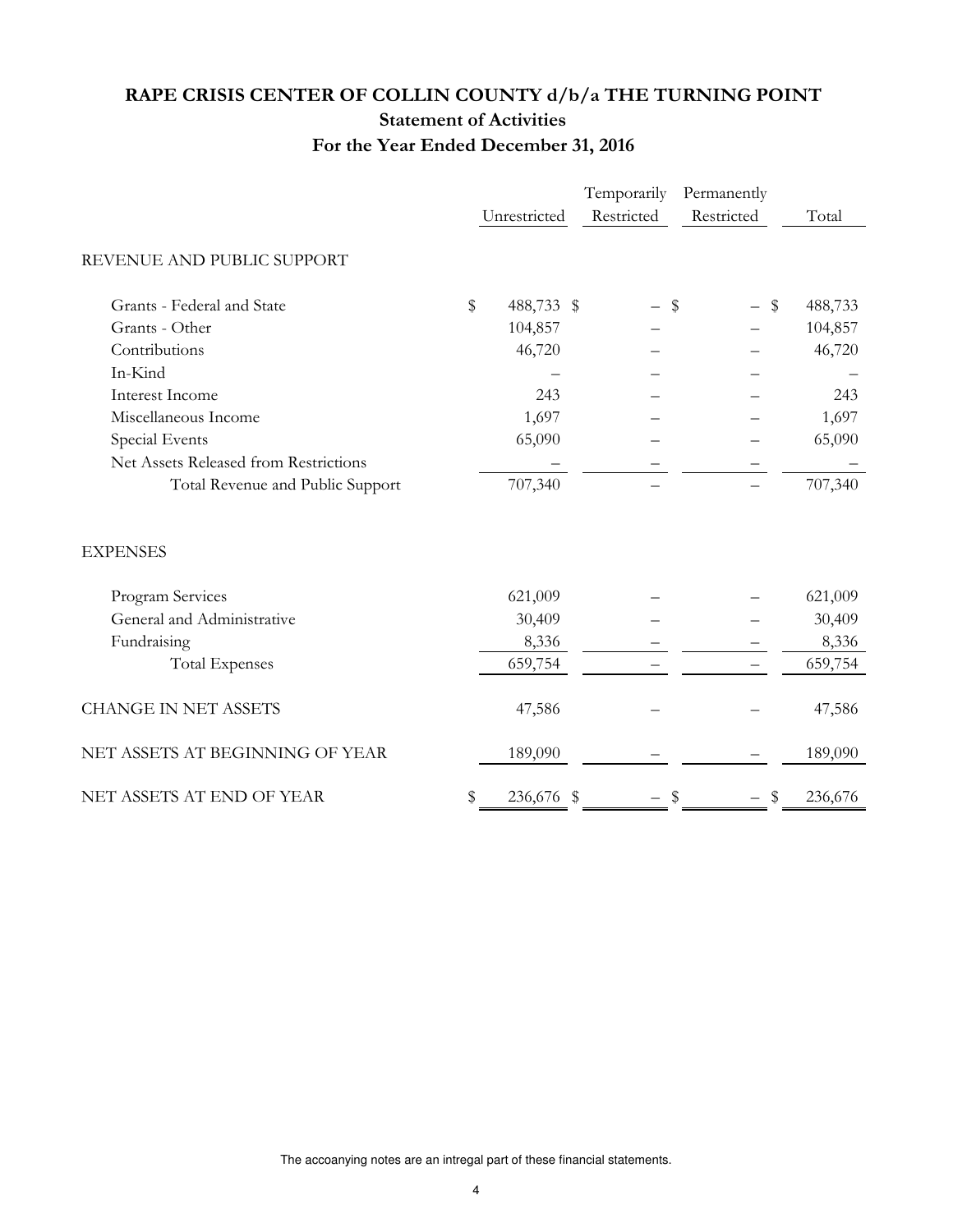# **RAPE CRISIS CENTER OF COLLIN COUNTY d/b/a THE TURNING POINT Statement of Activities For the Year Ended December 31, 2015**

|                                       |        |              | Temporarily | Permanently                     |           |
|---------------------------------------|--------|--------------|-------------|---------------------------------|-----------|
|                                       |        | Unrestricted | Restricted  | Restricted                      | Total     |
| REVENUE AND PUBLIC SUPPORT            |        |              |             |                                 |           |
| Grants - Federal and State            | $\$\,$ | 214,965 \$   |             | \$<br>\$                        | 214,965   |
| Grants - Other                        |        | 90,495       |             |                                 | 90,495    |
| Contributions                         |        | 67,337       |             |                                 | 67,337    |
| In-Kind                               |        | 682          |             |                                 | 682       |
| Interest Income                       |        | 622          |             |                                 | 622       |
| Miscellaneous Income                  |        | 1,073        |             |                                 | 1,073     |
| Special Events                        |        | 53,450       |             |                                 | 53,450    |
| Net Assets Released from Restrictions |        |              |             |                                 |           |
| Total Revenue and Public Support      |        | 428,624      |             |                                 | 428,624   |
| <b>EXPENSES</b>                       |        |              |             |                                 |           |
| Program Services                      |        | 432,666      |             |                                 | 432,666   |
| General and Administrative            |        | 54,927       |             |                                 | 54,927    |
| Fundraising                           |        | 16,205       |             |                                 | 16,205    |
| <b>Total Expenses</b>                 |        | 503,798      |             |                                 | 503,798   |
| <b>CHANGE IN NET ASSETS</b>           |        | (75, 174)    |             |                                 | (75, 174) |
| NET ASSETS AT BEGINNING OF YEAR       |        | 264,264      |             |                                 | 264,264   |
| NET ASSETS AT END OF YEAR             |        | 189,090 \$   |             | $\boldsymbol{\mathsf{s}}$<br>\$ | 189,090   |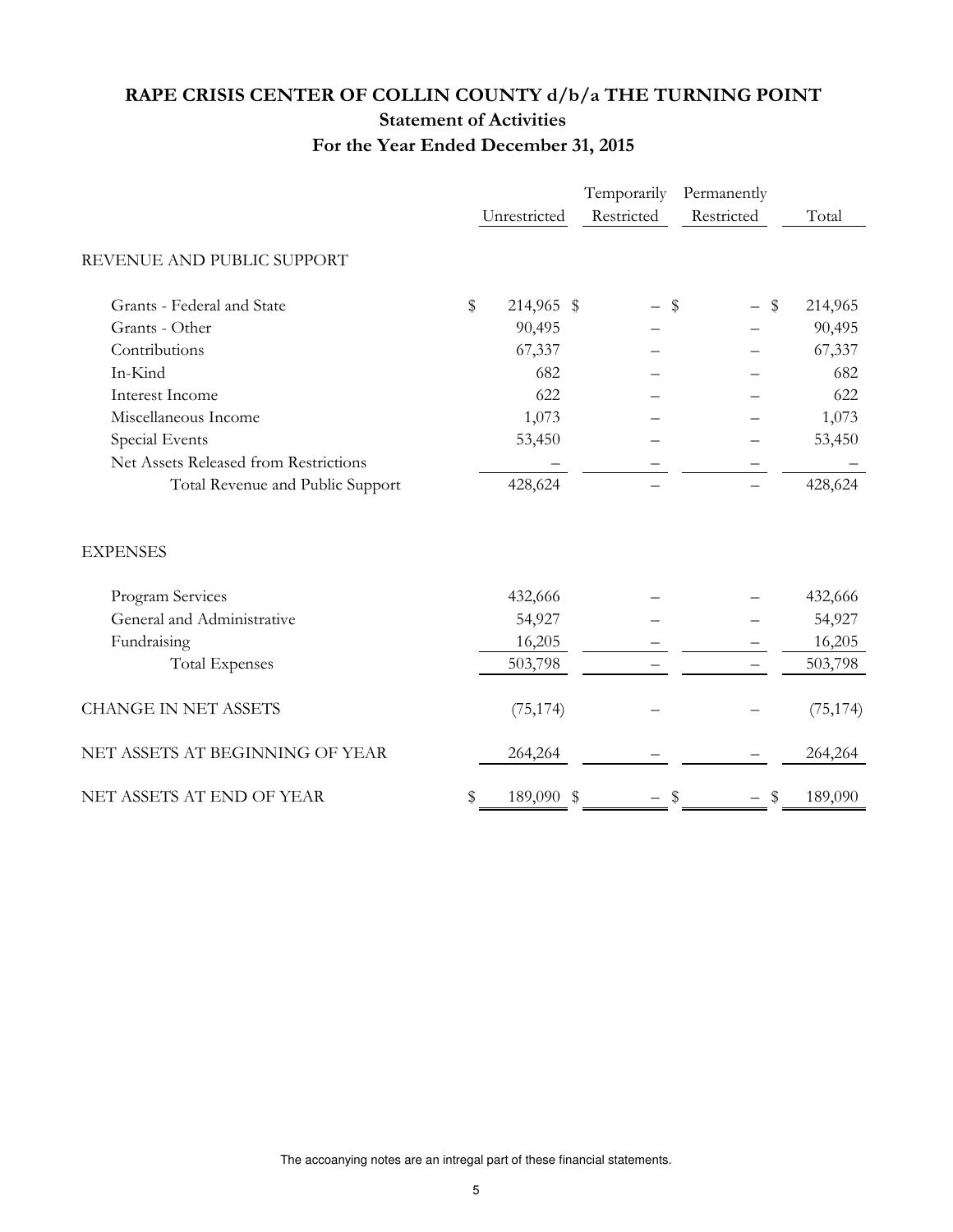## **RAPE CRISIS CENTER OF COLLIN COUNTY d/b/a THE TURNING POINT Statements of Cash Flows For the Years Ended December 31, 2016 and 2015**

|                                                  | 2016            | 2015       |
|--------------------------------------------------|-----------------|------------|
| CASH FLOWS FROM OPERATING ACTIVITIES             |                 |            |
| Change in Net Assets                             | \$<br>47,586 \$ | (75, 174)  |
| Adjustments to reconcile change in net assets    |                 |            |
| to net cash provided by operating activities:    |                 |            |
| Depreciation                                     | 14,420          | 14,420     |
| (Increase) Decrease in Grants Receivable         | (20, 894)       | (31, 143)  |
| (Increase) Decrease in Prepaid Expenses          | 1,794           | (1,794)    |
| Decrease in Other Assets                         |                 |            |
| Increase (Decrease) in Accrued Expenses          | 833             | (38)       |
| Increase (Decrease) in Deferred Revenue          | (15,000)        | 11,000     |
| Net Cash Provided by Operating Activities        | 28,739          | (82, 729)  |
| CASH FLOWS FROM INVESTING ACTIVITIES             |                 |            |
| (Increase) Decrease in Property and Equipment    |                 |            |
| Net Cash Provided (Used) by Investing Activities |                 |            |
| CASH FLOWS FROM FINANCING ACTIVITIES             |                 |            |
| Increase (Decrease) in Note Payable              | (19, 168)       | (18,039)   |
| Net Cash (Used) by Financing Activities          | (19, 168)       | (18,039)   |
| NET INCREASE IN                                  |                 |            |
| CASH AND CASH EQUIVALENTS                        | 9,571           | (100, 768) |
| CASH AND CASH EQUIVALENTS AT BEGINNING OF YEAR   | 49,593          | 150,361    |
| CASH AND CASH EQUIVALENTS AT END OF YEAR         | \$<br>59,164 \$ | 49,593     |
| SUPPLEMENTAL DISCLOSURES                         |                 |            |
| In-Kind Contributions and Contributed Services   | \$              | 682        |
| Cash Paid During the Year for Interest Expense   | \$<br>26,885    | 28,013     |
|                                                  |                 |            |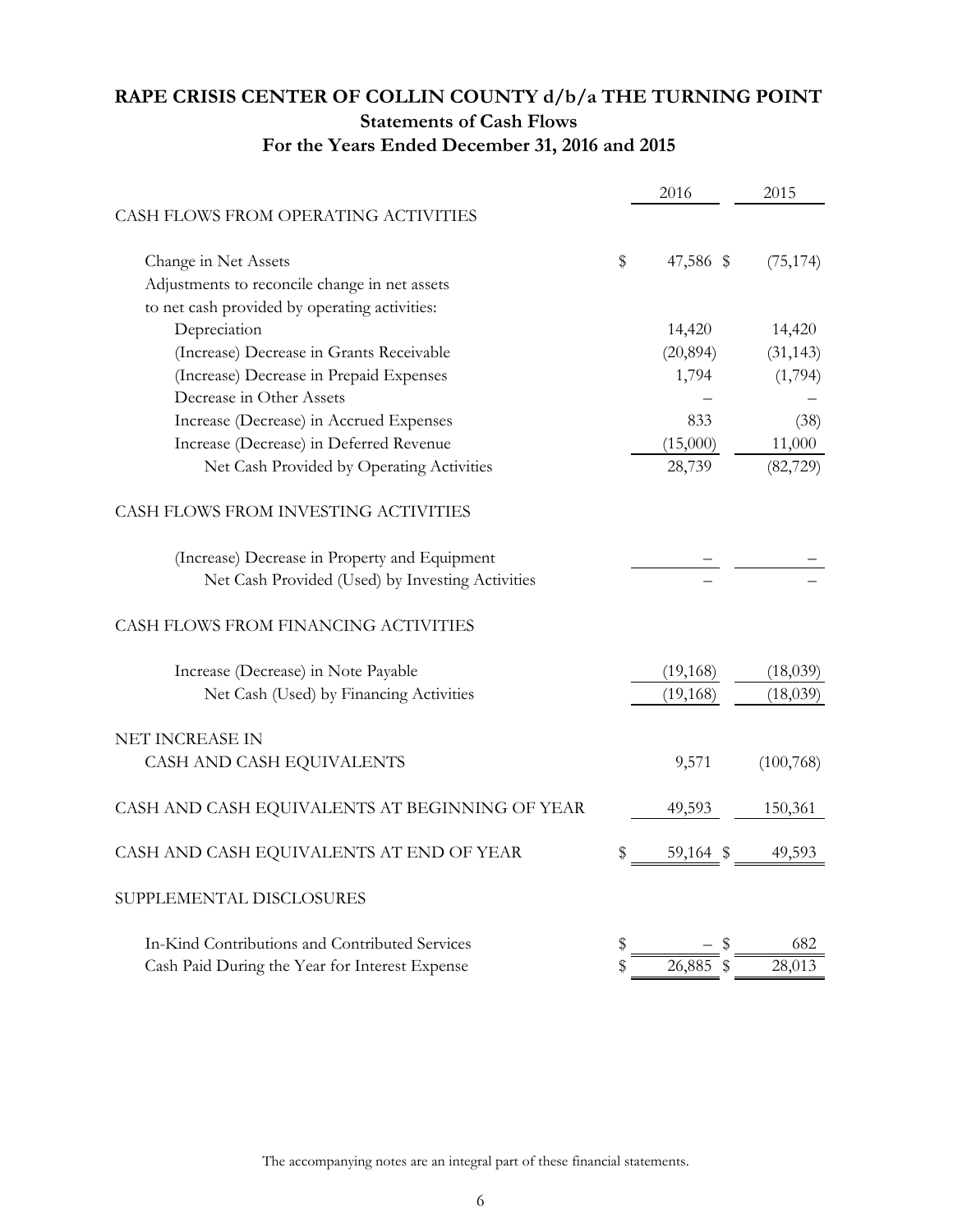# **RAPE CRISIS CENTER OF COLLIN COUNTY d/b/a THE TURNING POINT Statement of Functional Expenses For the Year Ended December 31, 2016**

|                                  |    | Program    | General &      |                |               |
|----------------------------------|----|------------|----------------|----------------|---------------|
|                                  |    | Services   | Administrative | Fundraising    | Total         |
| Wages and Salaries               | \$ | 515,004 \$ | $\equiv$       | \$             | \$<br>515,004 |
| Conferences and Travel           |    | 23,561     |                |                | 23,561        |
| Depreciation Expense             |    | 14,420     |                |                | 14,420        |
| Dues and Subscriptions           |    |            | 2,213          |                | 2,213         |
| Equipment Maintenance and Repair |    | 4,673      | 3,011          |                | 7,685         |
| Fundraising Expenses             |    |            |                | 8,336          | 8,336         |
| In Kind Expense                  |    |            |                |                |               |
| Insurance                        |    | 4,456      | 4,216          |                | 8,672         |
| <b>Interest Expense</b>          |    | 26,885     |                |                | 26,885        |
| Marketing and Development        |    |            | 822            |                | 822           |
| Miscellaneous Expense            |    |            |                |                |               |
| Occupancy                        |    |            | 8,841          |                | 8,841         |
| Office Expense                   |    | 11,687     | 1,031          |                | 12,718        |
| Printing                         |    | 4,184      |                |                | 4,184         |
| Professional Fees                |    |            | 7,977          |                | 7,977         |
| Other Program Expenses           |    | 7,391      |                |                | 7,391         |
| Rent                             |    |            |                |                |               |
| Telephone                        |    | 8,749      | 2,297          |                | 11,046        |
| <b>Total Expenses</b>            | S  | 621,009    | 30,409         | \$<br>8,336 \$ | 659,754       |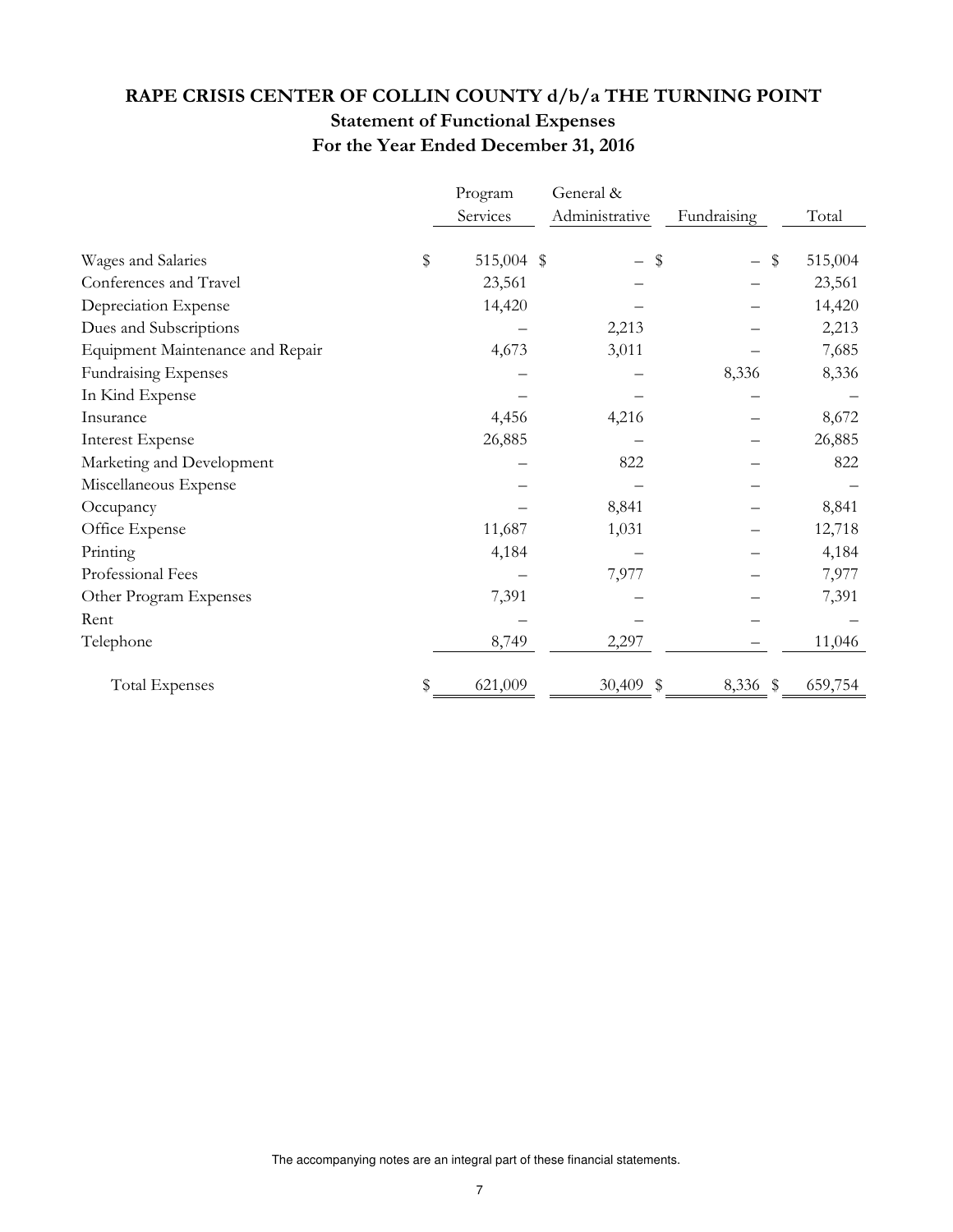# **RAPE CRISIS CENTER OF COLLIN COUNTY d/b/a THE TURNING POINT Statement of Functional Expenses For the Year Ended December 31, 2015**

|                                  |    | Program    | General &      |              |               |
|----------------------------------|----|------------|----------------|--------------|---------------|
|                                  |    | Services   | Administrative | Fundraising  | Total         |
| Wages and Salaries               | \$ | 345,702 \$ | 23,905 \$      |              | \$<br>369,607 |
| Conferences and Travel           |    | 12,516     | 39             |              | 12,555        |
| Depreciation Expense             |    | 14,420     |                |              | 14,420        |
| Dues and Subscriptions           |    |            | 1,663          |              | 1,663         |
| Equipment Maintenance and Repair |    | 587        | 5,552          |              | 6,139         |
| <b>Fundraising Expenses</b>      |    |            |                | 16,205       | 16,205        |
| In Kind Expense                  |    |            | 682            |              | 682           |
| Insurance                        |    | 4,011      | 2,285          |              | 6,296         |
| <b>Interest Expense</b>          |    | 28,013     |                |              | 28,013        |
| Marketing and Development        |    |            | 1,374          |              | 1,374         |
| Miscellaneous Expense            |    |            | 3,090          |              | 3,090         |
| Occupancy                        |    |            | 5,395          |              | 5,395         |
| Office Expense                   |    | 9,197      | 557            |              | 9,754         |
| Printing                         |    | 4,855      |                |              | 4,855         |
| Professional Fees                |    |            | 7,977          |              | 7,977         |
| Other Program Expenses*          |    | 4,969      |                |              | 4,969         |
| Rent                             |    |            |                |              |               |
| Telephone                        |    | 8,396      | 2,408          |              | 10,804        |
| <b>Total Expenses</b>            | S  | 432,666    | 54,927         | \$<br>16,205 | \$<br>503,798 |

\* Amounts include In-Kind Contributions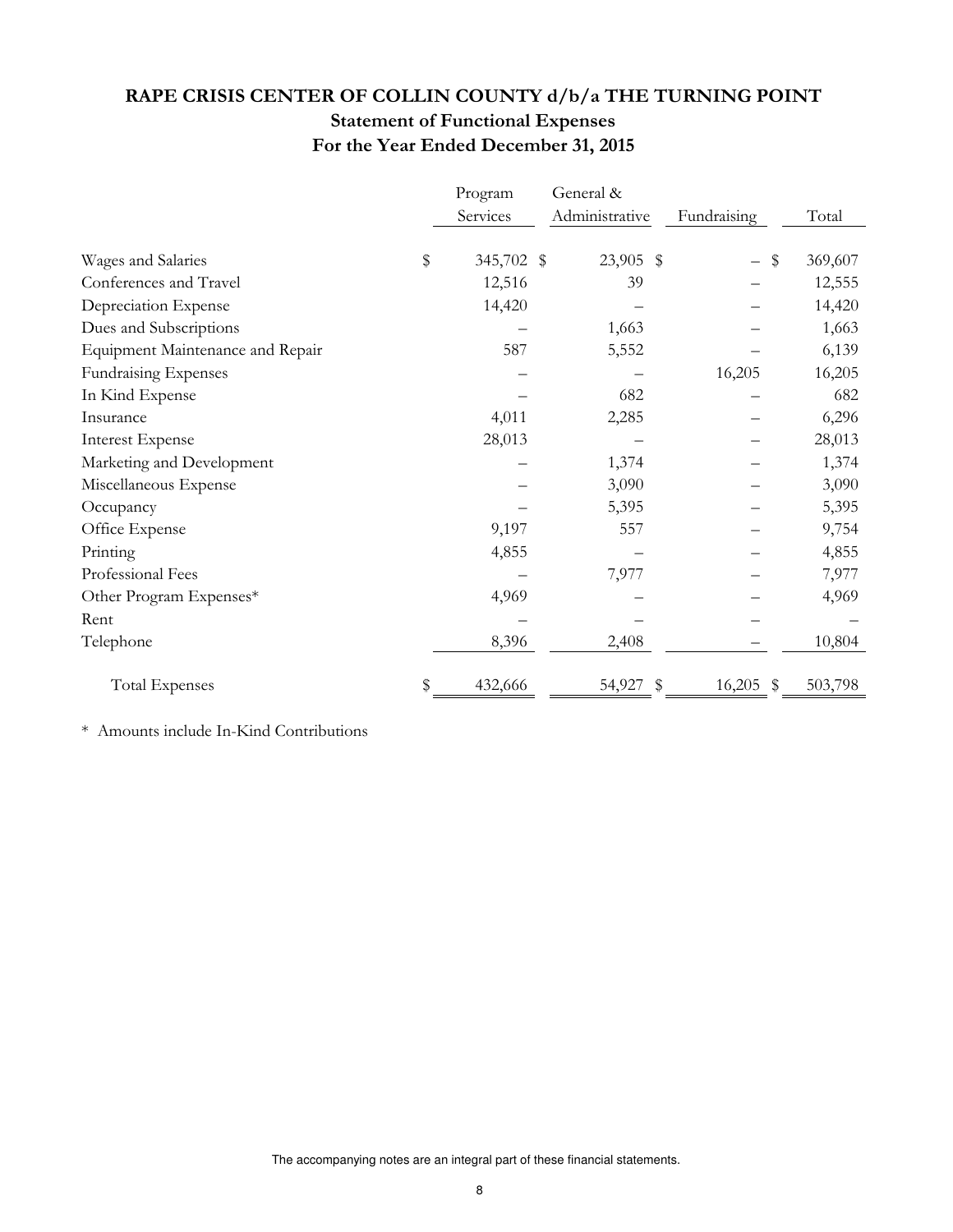## NOTE 1 – NATURE OF ACTIVITIES AND SIGNIFICANT ACCOUNTING POLICIES

### Nature of Activities, History and Organization:

Rape Crisis Center of Collin County d/b/a The Turning Point (the "Organization"), is a not for profit organization, located in Plano, Texas. The Rape Crisis Center of Collin County was established by a social worker who observed that victims of sexual assault need additional counseling and emotional support beyond the initial crime report. The Organization originated in 1982, in conjunction with the North Texas Medical Center and the McKinney Police Department, to ensure that survivors of sexual assault had a professional support system to help them in their recovery. Since its genesis, the 24-hour Organization has grown to provide a complete range of services for victims of all forms of sexual violence, from a crisis hotline to hospital accompaniment to intensive professional counseling.

In 2002, the Organization began doing business as The Turning Point to emphasize that the services were available to all victims of sexual violence (not just rape) throughout all the North Texas area. The mission of the Turning Point is to provide counseling, education, and advocacy to those impacted by sexual assault.

#### Significant Accounting Policies:

In fulfilling its responsibility for the preparation of the Organization's financial statements and disclosures, management selects accounting principles generally accepted in the United States of America and adopts methods for their application. The application of accounting principles requires the estimating, matching and timing of revenue and expense in the determination of support or expenditures. It is also necessary for management to determine, measure and allocate resources and obligations within the financial process according to those principles. Below is a summary of certain significant accounting policies selected by management.

#### Basis of Accounting:

The accompanying financial statements have been prepared on the accrual basis of accounting in accordance with accounting principles generally accepted in the United States of America.

#### Basis of Presentation:

The statement of activities is a statement of the various financial activities and changes in net assets during the current reporting period. It does not purport to represent the results of operations nor of net income or loss for the period since the primary objective of the Organization is not to achieve a "profit", but to support its mission stated above.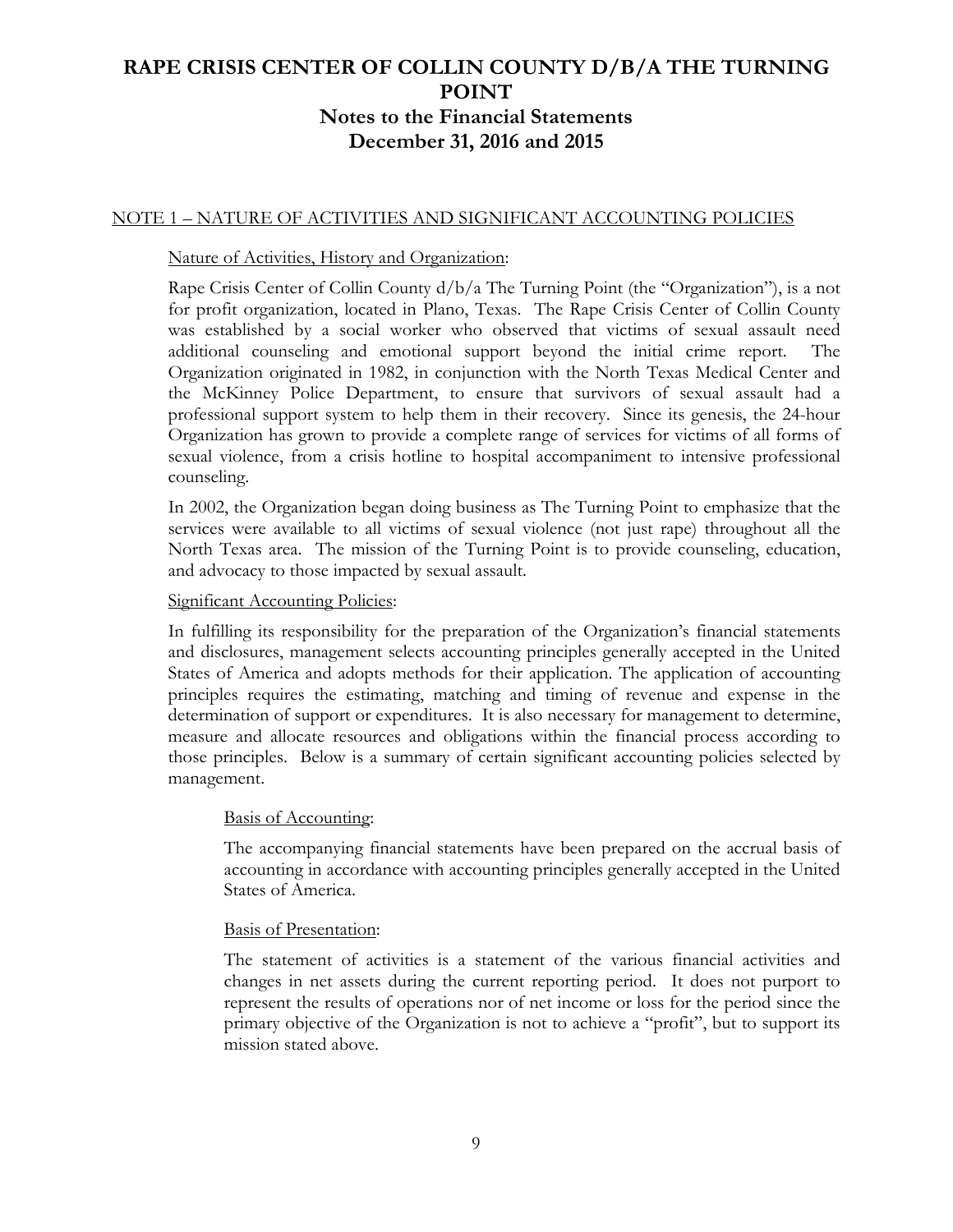### NOTE 1 – (CONTINUED)

#### Net Asset Accounting:

As a nonprofit organization, Rape Crisis Center of Collin County d/b/a The Turning Point maintains its records on a fund accounting basis in order to ensure observance of the limitations and restrictions placed on the use of its resources. This is the procedure by which net assets for various purposes are classified for accounting and reporting purposes into self-balancing accounts. Those funds are further classified into net asset groupings in accordance with Financial Accounting Standards Board ("FASB") Accounting Standards Codification ("ASC") 605-10 and 958-205, as follows:

Unrestricted net assets – Net assets that are not restricted by donor-imposed stipulations. Unrestricted net assets may include certain funds that the Board of Directors has determined are to be designated for a particular purpose.

Temporarily restricted net assets – Net assets subject to donor-imposed stipulations that may or will be met, either by the actions of the Organization and/or the passage of time. When a restriction expires, temporarily restricted net assets are reclassified to unrestricted net assets and reported in the statement of activities as net assets released from restrictions.

Permanently restricted net assets – Net assets subject to donor-imposed stipulations that they be maintained permanently by the Organization. Generally, the donors of these assets permit the Organization to use all or part of the income earned on any related investments for general or specific purposes.

The Organization reports gifts of property and equipment as unrestricted support unless explicit donor restrictions exist that specify how the assets are to be used. Gifts of long-lived assets with explicit restrictions and gifts of cash that must be used to acquire long-lived assets are reported as temporarily restricted support. The Organization reports expirations of donor restrictions when the donated assets are placed in service, unless donor restrictions indicate otherwise. Income from permanently restricted net assets is recorded as unrestricted unless otherwise restricted by the donor.

#### Statement of Cash Flows:

The statement of cash flows is presented using the "indirect method". For purposes of this statement, the Organization considers as cash, all cash on hand, cash in checking accounts, money market funds and other similar instruments with maturities of three months or less.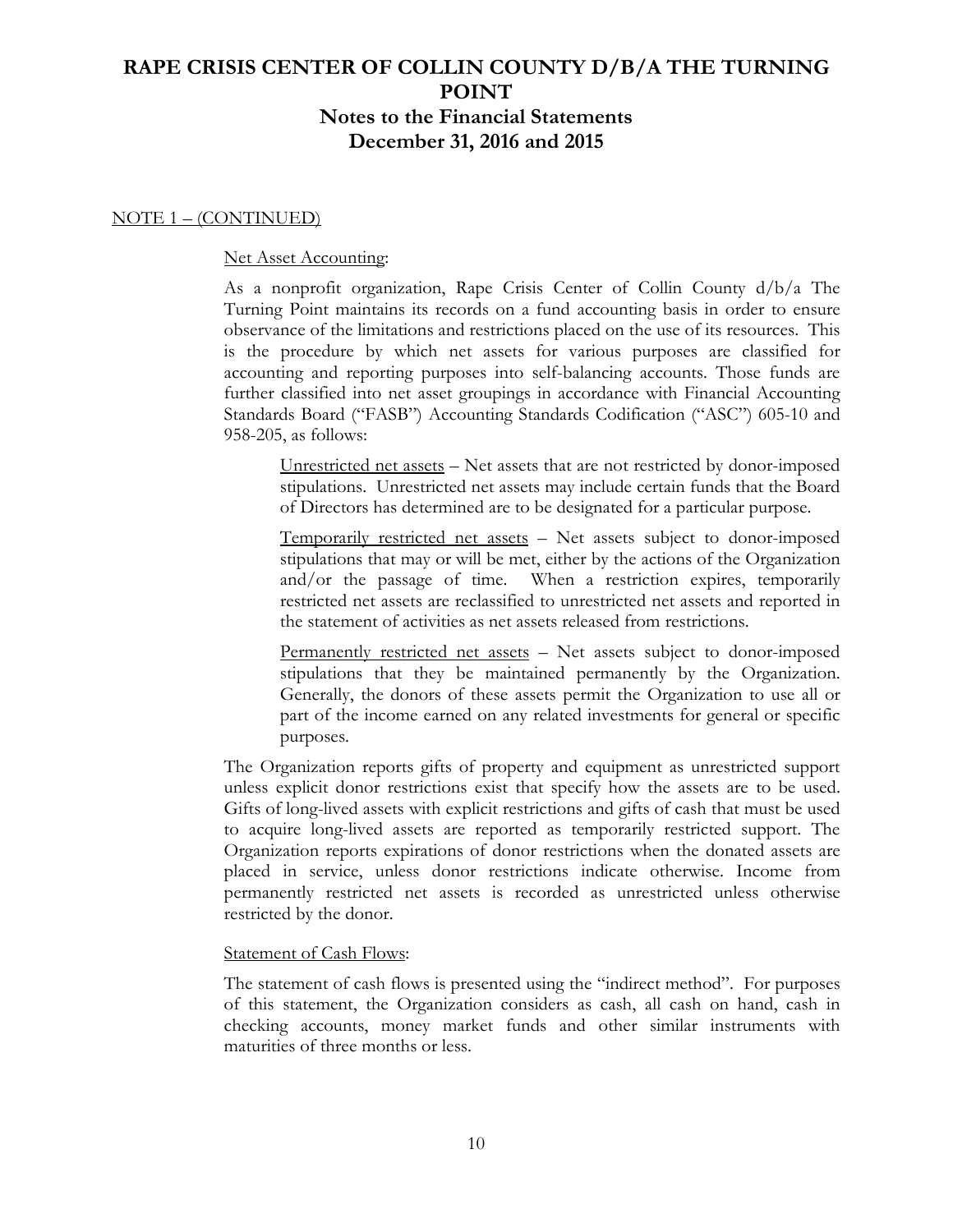## NOTE 1 – (CONTINUED)

### Cash and Cash Equivalents:

The Organization's financial instruments, none of which is held for trading purposes, consist of cash and cash equivalents. The Organization considers all highly liquid investments that are redeemable in 90 days or less to be cash and cash equivalents.

## Receivables:

The Organization has receivables from grants and other sources. An allowance for doubtful accounts is established as is deemed appropriate.

### Bad Debt Expense:

The Organization recognizes bad debt expense using the direct write off method. The results of using the direct write off method are not materially different from the results of using the allowance method which is required by accounting principles generally accepted in the United States of America

### Property and Equipment:

Property and equipment which are purchased are recorded at historical cost. Donated property and equipment are recorded at their fair value at the date of contribution. Depreciation is recorded using a straight-line approach over 5 to 40 years. The Organization's capitalization policy is to expense property and equipment purchases less than \$1,000. Repairs and maintenance are charged to expense as incurred.

## Contributions:

Contributions, including unconditional promises to give, are recorded at their fair value at the date of receipt. All contributions are available for unrestricted use unless specifically restricted by the donor. Contributions to be received after one year are discounted at an appropriate discount rate commensurate with the risks involved.

## In-Kind Contributions:

The Organization receives donated materials and they are reflected as contributions in the accompanying statements at their estimated values at the date of receipt. The values of these items have been reflected in the financial statements as they do meet the criteria for recognition under ASC 605-10, *Accounting for Contributions Received and Contributions Made*.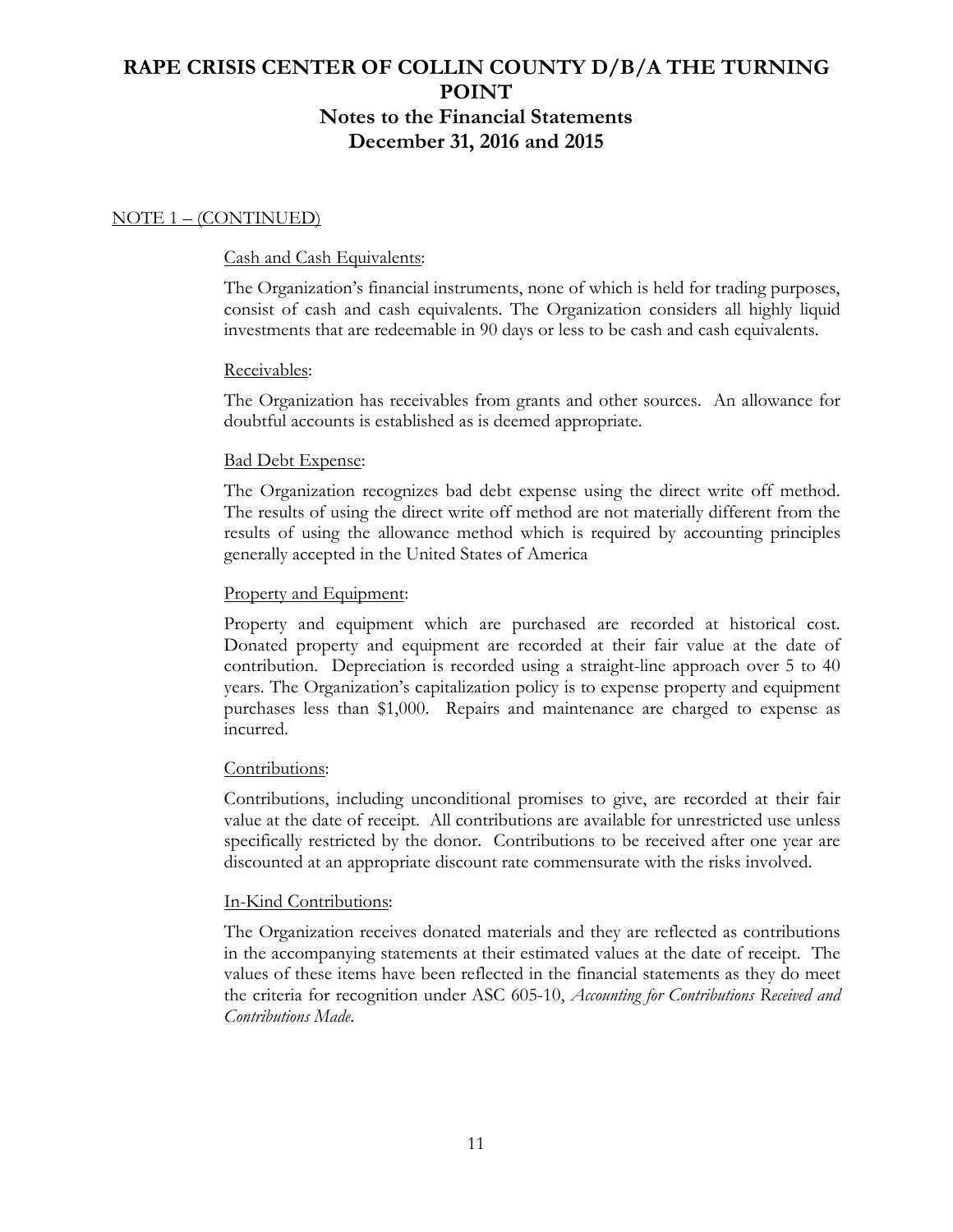### NOTE 1 – (CONTINUED)

#### Functional Allocation of Expenses:

The costs of providing Rape Crisis Center of Collin County d/b/a The Turning Point's various programs and supporting services have been summarized on a functional basis in the statement of activities. Accordingly, certain expenses have been allocated among the various programs and supporting services benefited.

#### Income Taxes:

Rape Crisis Center of Collin County d/b/a The Turning Point is exempt from Federal income taxes under Section 501 (c)(3) of the Internal Revenue Code and therefore has made no provision for federal income taxes in the accompanying financial statements. However, the Organization is subject to Federal excise tax and unrelated business income taxes. In addition, the Organization has been determined by the Internal Revenue Service not to be a "private foundation" within the meaning of Section 509 (a) of the Internal Revenue Code. There was no unrelated business income or known Federal excise taxes for the years ended December 31, 2016 and 2015, respectively.

## Advertising Costs:

Advertising costs are expensed as incurred. The Organization incurred no advertising costs for the years ended December 31, 2016 and 2015.

#### Compensated Absences:

Employees of the Organization receive paid vacation and personal days off, depending on length of service and other factors. It is impractical to estimate the amount of compensation for future absences and accordingly, no liability has been recorded in the accompanying financial statements. The Organization's policy is to recognize the cost of compensated absences when actually paid to employees.

#### Use of Estimates and General Assumptions:

The process of preparing financial statements in conformity with generally accepted accounting principles requires management to make estimates and assumptions regarding certain types of assets, liabilities, revenues and expenses. Such estimates and assumptions primarily relate to allocation of functional expenses. Accordingly, actual results could differ from those estimates.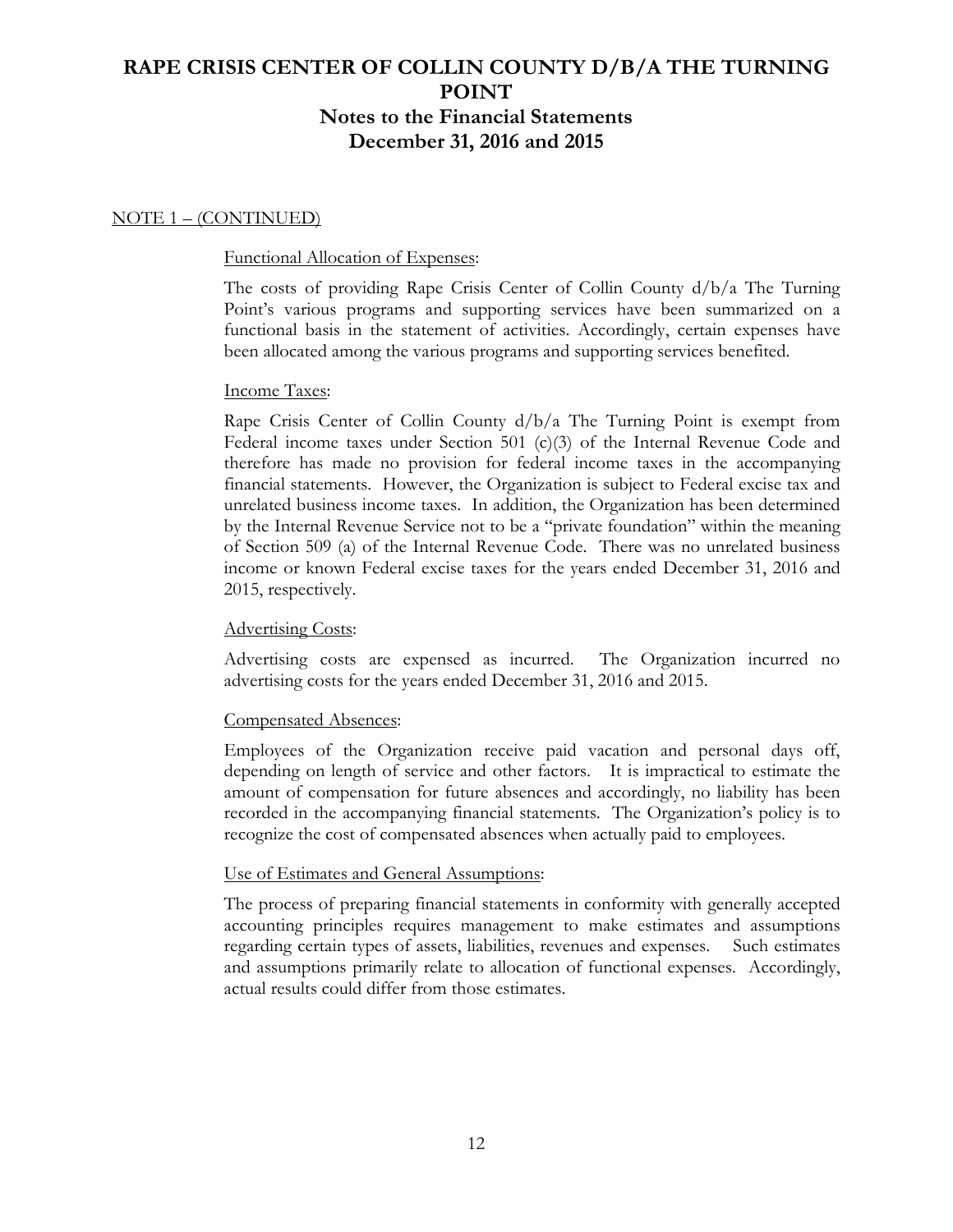### NOTE 2 – GRANTS RECEIVABLE

Grants receivable are due from various government agencies are deemed to be fully collectible by management, and consist of the following at December 31, 2016 and 2015:

|                                |    | 2016      |      | 2015   |
|--------------------------------|----|-----------|------|--------|
| Local                          | S  | 10,680    | - \$ | 7,781  |
| State                          |    | 9,787     |      | 17,304 |
| Federal                        |    | 46,498    |      | 21,256 |
| <b>Total Grants Receivable</b> | \$ | 66,965 \$ |      | 46,071 |

### NOTE 3 – PROPERTY AND EQUIPMENT

Property and Equipment consists of the following at December 31, 2016 and 2015:

|                                | 2016         | 2015      |
|--------------------------------|--------------|-----------|
| <b>Building</b>                | 576,794      | 576,794   |
| Land                           | 101,787      | 101,787   |
| Office Furniture and Equipment | 26,941       | 26,941    |
| Less: Accumulated Depreciation | (70,201)     | (55, 781) |
| Total Property and Equipment   | 635,321<br>S | 649,741   |

Depreciation Expense was \$14,420 and \$14,420 for the years ended December 31, 2016 and 2015, respectively.

#### NOTE 4 – TEMPORARILY RESTRICTED NET ASSETS

There were no temporarily restricted net assets as of December 31, 2016 and 2015.

#### NOTE 5 – PERMANENTLY RESTRICTED NET ASSETS

There were no permanently restricted net assets as of December 31, 2016 and 2015.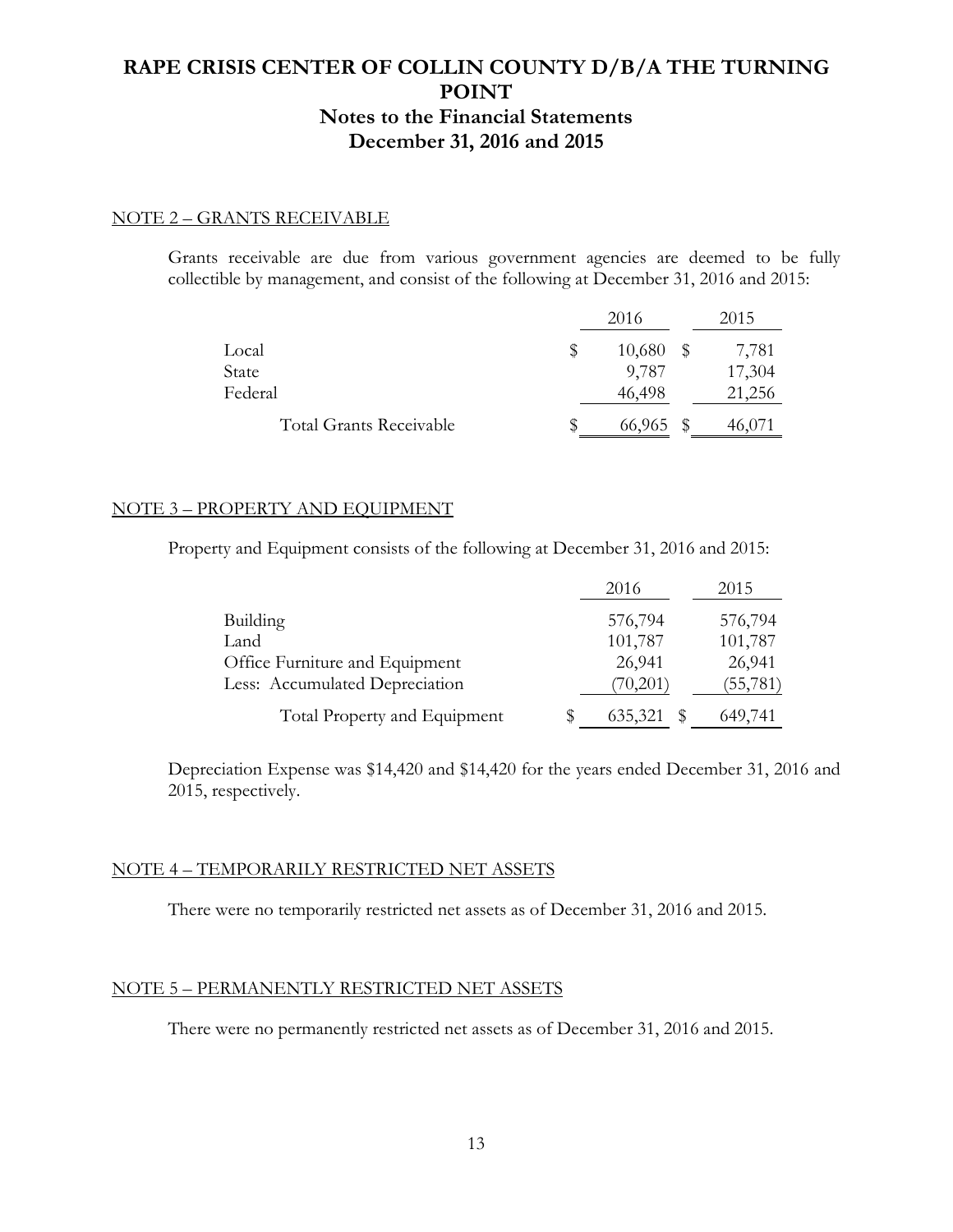#### NOTE 6 – NET ASSETS RELEASED FROM RESTRICTIONS

No net assets were released from restrictions as of December 31, 2016 and 2015, respectively.

### NOTE 7 – IN-KIND CONTRIBUTIONS

The Organization occasionally receives in-kind contributions for various services and assets during the year. The estimated values of such in-kind transactions are reflected in the statement of activities at their fair value and are recorded at the time of receipt. There were no in-kind contributions for the years ended December 31, 2016 and 2015.

## NOTE 8 – NOTE PAYABLE

The note payable consists of one note to a bank in the original amount of \$578,000, dated December 3, 2013 with monthly principal and interest payments of \$3,837.72 for 60 months at an interest rate of 5.00% and 180 months with interest calculated on the unpaid principal balance using an interest rate based on the 5-Year FHLBD Rate, plus a margin of 3.000 percentage points. The maturity date is December 3, 2033 and the note is collateralized by real property located in Collin County, Texas.

Interest expense was \$26,885 and \$28,013 for the years ended December 31, 2016 and 2015, respectively.

Maturities of the mortgage are as follows:

| Year Ending      |         |
|------------------|---------|
| December 31,     | Amount  |
| 2017             | 19,954  |
| 2018             | 20,989  |
| 2019             | 22,078  |
| 2020             | 23,153  |
| $2021$ and after | 437,742 |
|                  | 523,916 |